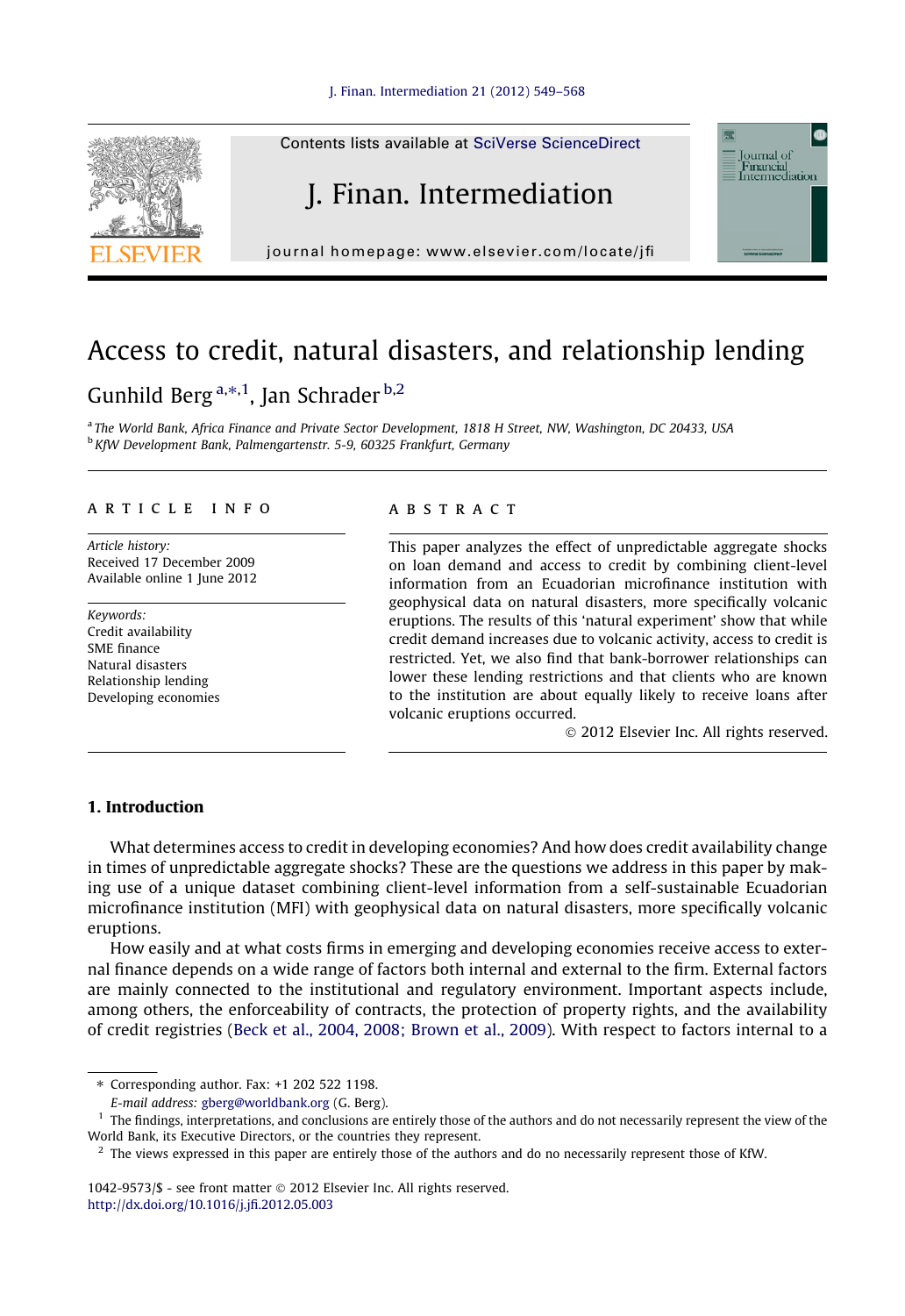firm, not only is the availability of own financial resources and collateral important, but also 'soft' information on the potential borrower. Whether banks base their lending decision mainly on 'hard' quantitative data such as financial accounts, denoted usually as transaction lending, or more on qualitative information, which is mainly referred to as relationship lending, depends on the types of clients and the environment in which the banks operate ([Boot, 2000; Boot and Thakor, 2000\)](#page--1-0). For instance, if clients cannot offer high collateral or if public information about the creditworthiness of potential borrowers is limited due to asymmetric information, relationship lending may be the only suitable option ([Sharpe, 1990; Berger and Udell, 1995](#page--1-0)). Indeed, in such environments, [Petersen and Rajan \(1995\)](#page--1-0) have shown that relationship lending may increase access to credit especially for small firms.

Until today, no analysis has been undertaken regarding the question whether and to what extent access to credit changes after unpredictable aggregate shocks such as natural disasters. While [Del](#page--1-0) [Ninno et al. \(2003\)](#page--1-0) analyze credit demand after a major flood in Bangladesh in 1998 and find that the demand for loans increases, they cannot answer the question whether lending was restricted for some borrowers as they do not have bank-internal information. Apart from this study, there exists a wide literature on the potential micro-effects of credit-constraints arguing that access to credit can dilute the negative effects of aggregate shocks on consumption and similar outcomes [\(Jacoby and](#page--1-0) [Skoufias, 1997; Beegle et al., 2006; Gitter and Barham, 2007; Khandker, 2007; Shoji, 2010; Becchetti](#page--1-0) [and Castriota, 2011](#page--1-0)). However, for measuring access to credit, mostly proxy variables are used as the data that would be needed for analyzing the loan approval decision of a bank is usually not available. [Khwaja and Mian \(2008\)](#page--1-0) analyze the effect of unforeseen liquidity shocks on access to credit and find that banks experiencing larger drops in liquidity are more restrictive in terms of lending afterwards and that smaller firms are less able to compensate this loss through additional borrowing. While this study shows that banks pass their liquidity shocks on to firms, they are not analyzing the question in which way a destruction of the capital stock of a firm affects the lending decision of a bank.

With this paper, we attempt to close this gap by analyzing a unique dataset including information on all loan applications and subsequent approvals for ProCredit Ecuador between January 2002 and August 2007. As we combine this data with information on volcanic eruptions in Ecuador during the same time, we are able to exploit a 'natural experiment' allowing us to clearly identify the determinants of access to credit in response to unpredictable aggregate shocks. In that regard our paper is also related to an emerging literature studying loan applications, most recently as affected by the financial crisis [\(Puri et al., 2010; Berg and Kirschenmann, 2012; Jimenez et al., 2012, among others](#page--1-0)).

In order to come up with testable propositions for our empirical analysis, we present a simple theoretical model based on relationship lending that highlights the effect of volcanic eruptions on credit demand and access to credit. The concept of relationship lending best reflects the focus of the MFI we study and the setting of a developing country characterized by high degrees of asymmetric information. The predictions of our model are the following: First, after unforeseen aggregate shocks, the number of loans demanded will increase. Second, due to the higher risk involved, the fraction of credit applicants actually receiving a loan after aggregate shocks will decrease. And third, as the bank will attempt to differentiate between lower- and higher-risk clients, heterogeneous effects will be observable in a way that repeat clients will face less lending restrictions compared to new credit applicants who are unknown to the institution.

Within our empirical analysis we first analyze the demand for loans and in a second step access to credit. The results show that credit demand increases significantly after volcanic eruptions which implies that there exists a need for additional financing after shocks occurred. When analyzing access to credit on the level of the individual credit applicant, the results suggest that high volcanic activity in the last months before the credit application leads to significant decreases in the probability to be approved for a loan. Yet, we also find that being a repeat client lowers these lending restrictions. More specifically, the results show that returning clients do not only have a higher probability to receive a loan in general, but that they are about equally likely to be approved for a loan after volcanic shocks occurred.

Given that repeat clients are less risky due to the fact that the MFI has gathered relevant information on them during previous interactions, they face lower lending restrictions. New customers, however, are unknown to the institution and thus, in times of crises, it becomes even more difficult for them to receive financing, a result which can be directly associated with asymmetric information. The results are of particular interest as it is usually assumed that the existence of credit markets